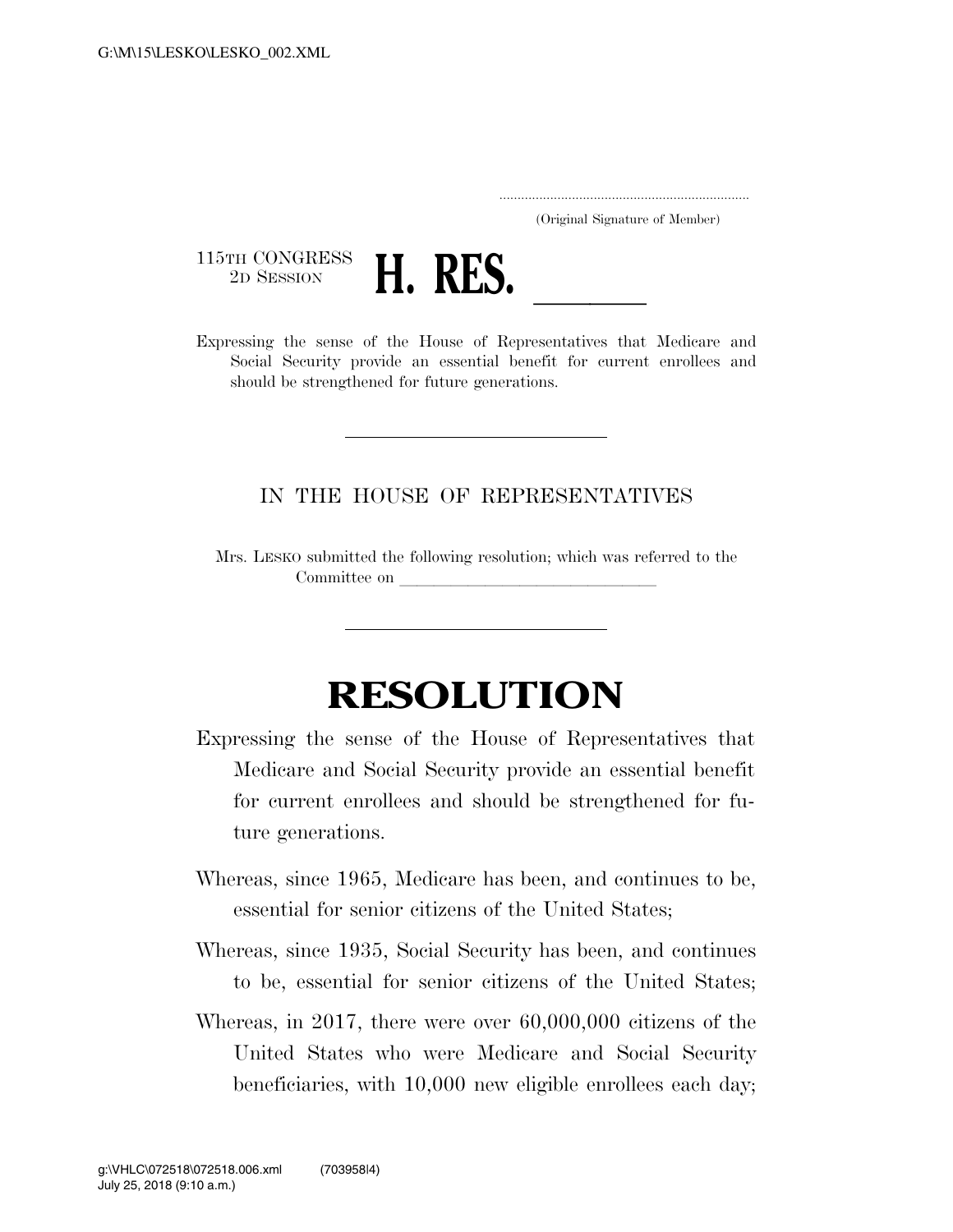- Whereas a promise has been made by the Federal Government to provide Medicare services and Social Security benefits for senior citizens;
- Whereas many Social Security and Medicare beneficiaries rely on these critical benefits to make ends meet each month;
- Whereas in the absence of meaningful reform, Medicare is set to become bankrupt by 2026, according to the nonpartisan Medicare Board of Trustees;
- Whereas in the absence of meaningful reform, Social Security is set to become bankrupt by 2034, according to the nonpartisan Social Security Administration;
- Whereas the Government Accountability Office estimates that \$59.7 billion was lost in 2016 due to improper payments, including waste, fraud, and abuse, in the Medicare Program; and
- Whereas the Social Security Administration estimates that \$7.6 billion will be lost in 2018 due to improper payments, including waste, fraud, and abuse, in the Social Security program: Now, therefore, be it
- 1 *Resolved,* That the House of Representatives—
- 2 (1) affirms its deep obligation to fulfill the 3 promises made to senior citizens of the United 4 States regarding access to Medicare and Social Se-5 curity;
- 6 (2) rejects, in the strongest possible terms, any 7 changes to Medicare or Social Security that diminish 8 benefits for Americans currently enrolled, or citizens 9 of the United States who are in or near retirement,